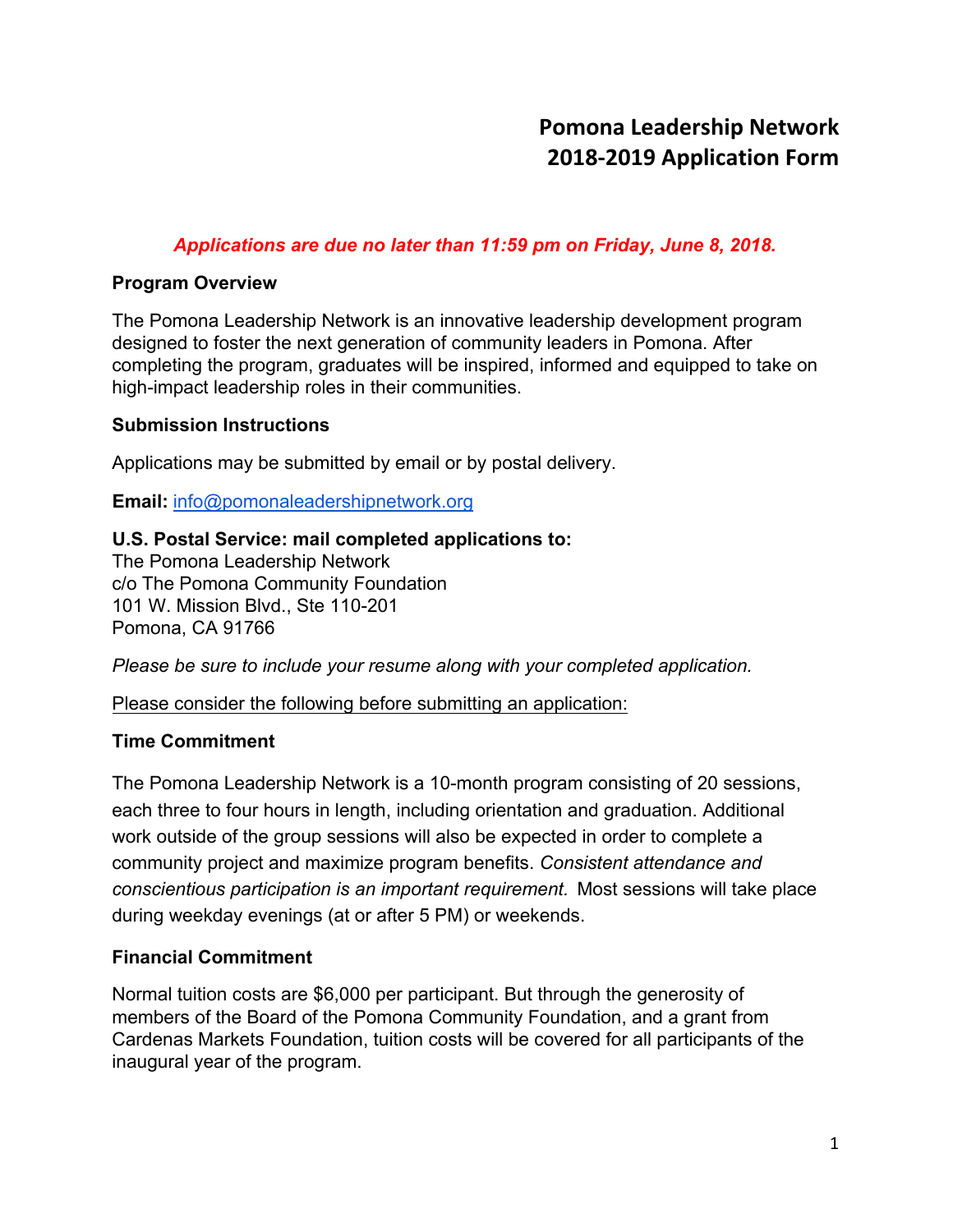**Session Locations** – Session locations may change depending on the topic but will always be held in Pomona or a neighboring town. Please consider any necessary transportation arrangements that you will require over the course of the PLN program.

#### *Section I: Candidate Information*

| Address:<br><u> 2002 - Jan Barnett, fransk politiker (d. 1882)</u> |  |
|--------------------------------------------------------------------|--|
|                                                                    |  |

### *Section II: Referral Source*

How did you learn about the Pomona Leadership Network?

### *Section III: Community Interests*

In which of the general community issues listed below do you have a strong interest? *Please check all that apply.* 

- ❏ Accessibility
- ❏ Civic Engagement
- ❏ Crime Prevention & Community Safety
- ❏ Culture/Arts/Entertainment
- ❏ Economic Development
- ❏ Education & Career Readiness
- ❏ Environment & Sustainability
- ❏ Governance
- ❏ Health & Care Coordination
- ❏ Homelessness
- ❏ Housing
- ❏ Immigration
- ❏ Infrastructure
- ❏ Leadership Diversity
- ❏ Legislation
- ❏ Marijuana & Water Rights
- ❏ Recreation
- ❏ Religion/Faith-based Communities
- ❏ Waste Management
- $\Box$  Other: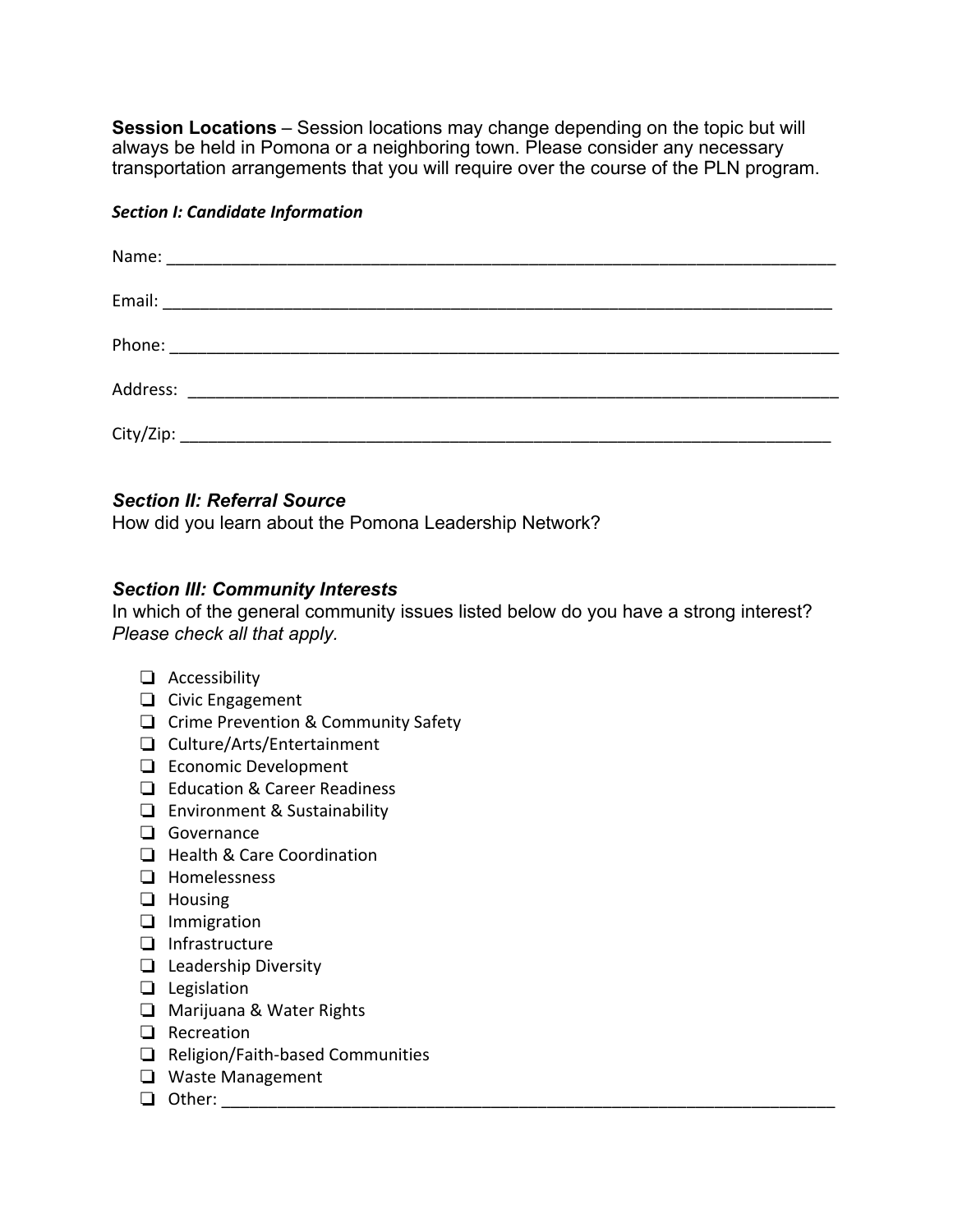### *Section IV: Essay Questions*

Please answer the following prompts in 500 words or less (please answer questions in easy to read fonts or handwriting on a separate page and attach to your application).

- 1. Why are you interested in participating in the Pomona Leadership Network? What issues confronting Pomona most concern you, or would you most like to see addressed?
- 2. What do you hope to gain from this experience? (Please be sure to include future career or community leadership goals, skills you wish to develop, and/or issue areas you wish to learn more about).

## *Section V: References*

Please list two references (excluding relatives) who are knowledgeable about your community activities and/or accomplishments.

| Reference 1 |
|-------------|
|             |
|             |
|             |
|             |
|             |
| Reference 2 |
|             |
|             |
|             |
|             |
|             |